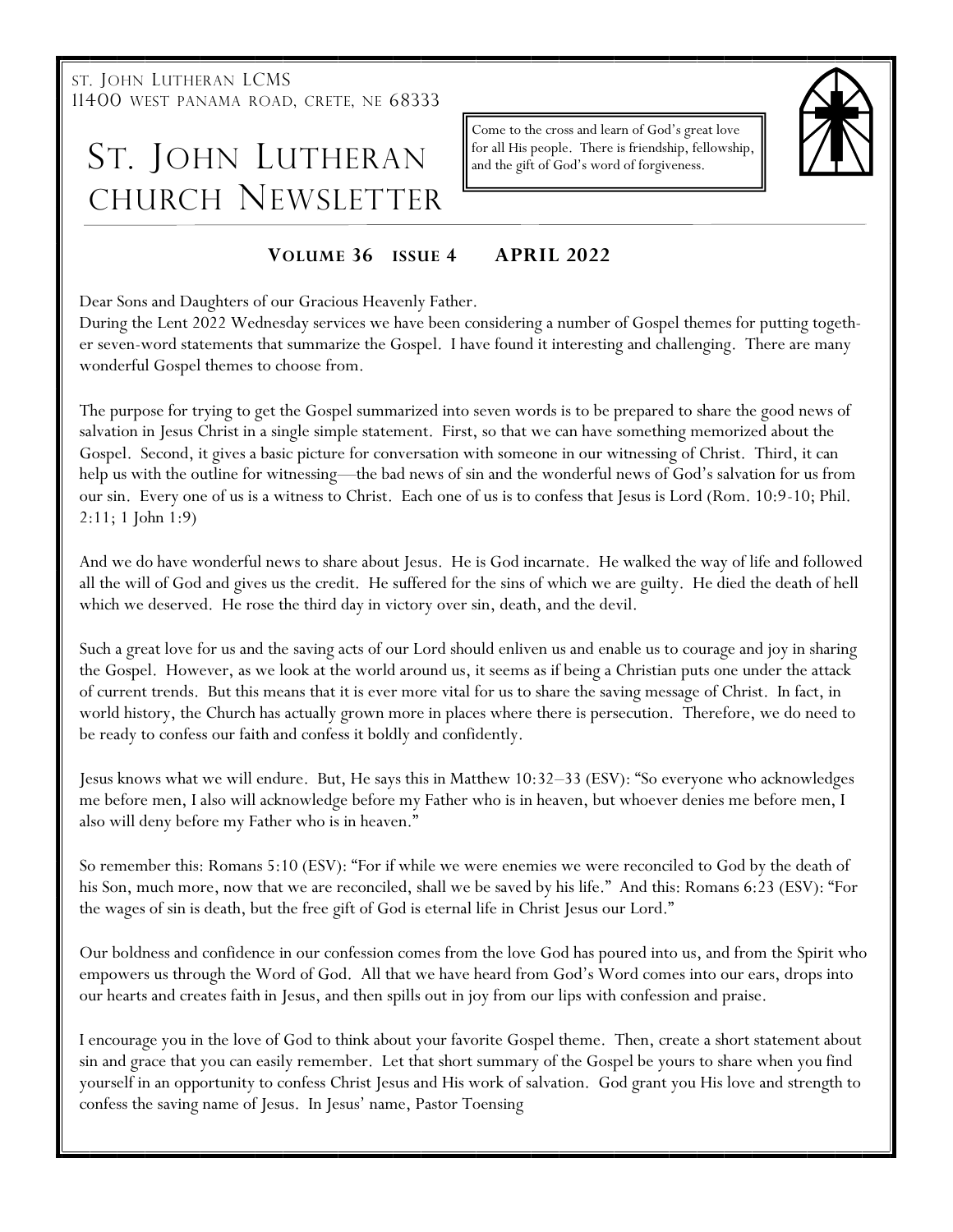## PAGE 2 ST. JOHN LUTHERAN CHURCH NEWSLETTER

#### **Please have all information or articles for the newsletter to Chris Hollman by 25th, thank you!**

Clothing for Orphan Grain Train: We can once again send used clothing to Orphan Grain Train. When leaving clothes in the drop box outside the church by the back door, please mark them for either OGT or PCM (People's City Mission).



## **LYF NEWS**

**UPCOMING LYF SPONSORED EVENTS:**

 **EASTER EGG HUNT SATURDAY, APRIL 9 AT 10 am**

(LYF members to be at church by 9 am

For setup)



Highway leanup Project

**LYF SPONSORED EASTER** 

**BREAKFAST BETWEEN** 

**WORSHIP SERVICES EASTER MORNING** (LYF members to be at church Saturday, April 16 at 10 am for setup)

#### **LYF SPONSORED ROADSIDE**

## **CLEANUP SUNDAY, MAY 1,**

## **FOLLOWING WORSHIP SERVICE**

**\*\*please see bulletin board for signup\*\***



### **BIRTHDAYS**

- 1 Kian Morris
- 2 Lilian Underwood
- 3 Jennifer Meinke
- 7 Cari Henning
- 8 Victoria Slama
- 11 Charlie Slama
- 12 Amy Hollman, Lillan Kubicek,
- Debra Wendelin
- 13 Jessica Trautman
- 14 Kaylie Brethouwer
- 16 Donna Hillgren, Christopher
- Ladman, Brandee Samples, Sami Weber
- 17 Lee Miller
- 
- 21 Kristi Reetz
- 22 Dean Prochnow
- 23 Dominick Hensley
- 26 Shawna Heusinkvelt
- 27 Dan Underwood
- 28 Kourtlynn Reetz
- 30 Pastor Maynard Toensin**g**

#### **BAPTISMS**

- 1 Linda Eggert, Verna Schultz
- 2 Jolene Reetz

9 Isaac Meinke

3 Addilyn Brethouwer

Pomajzl, Susan Vosika

4 Bradley Jr., Hugo, & Olivia

7 Cindy Hoesche, Steven Toensing

- 
- 
- 20 James Haufle, Christina Rezac
- 12 Marla Musil, Kurt Reetz
- 13 Bruce Miller,
- 15 Amy Hollman, Travis Shore
- 16 Cheryl Langfeldt
- 17 Maggie Wohl
- 20 Jerry Ferguson
- 21 Marlow Meinke
- 22 Jordyn Adam
- 24 Donna Hillgren, Drew Trautman
- 26 Kian Morris
- 29 Alice Poole, Jaxon Trautman, Rylyn
- Trautman
	- 30 Brandee Samples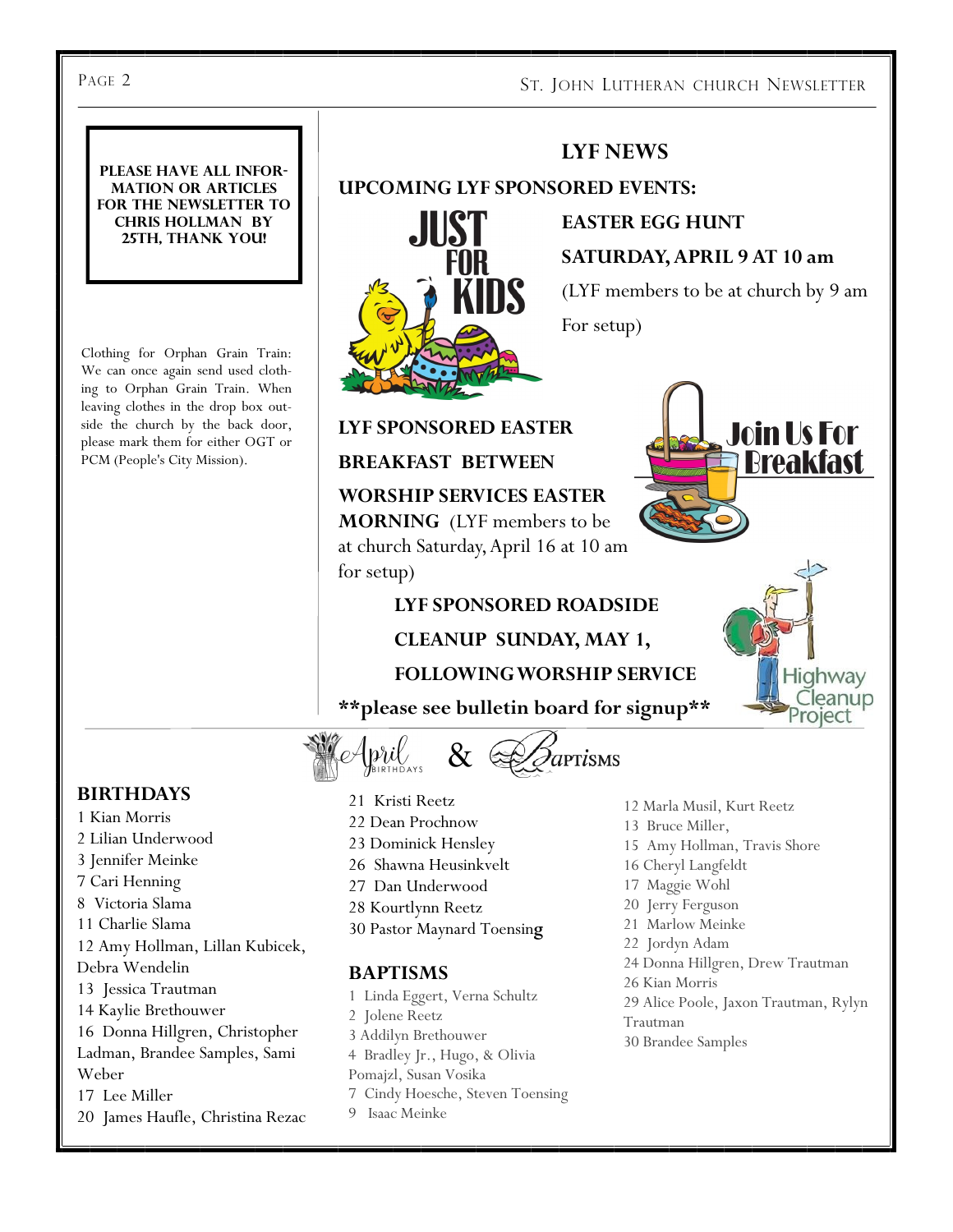

**A reminder from the cookbook committee:**

**April is here! IT'S THAT TIME OF THE YEAR** 

**Oh, yes, indeed Your recipes we need!**

**So, look through your stash of how to make hash**

> **And salads and cakes, main dishes and shakes**

**NOW, HURRY-DON'T WAIT IT'LL SOON BE TOO LATE!** 

**April is here! (Deadline for submitting recipes is Apr. 30th, 2022)**

> **Especially need your recipes for Appetizers & Beverages, Soups & Salads, Veggies & Side Dishes, Breads & Rolls, Cookies & Candy and This 'n' That**

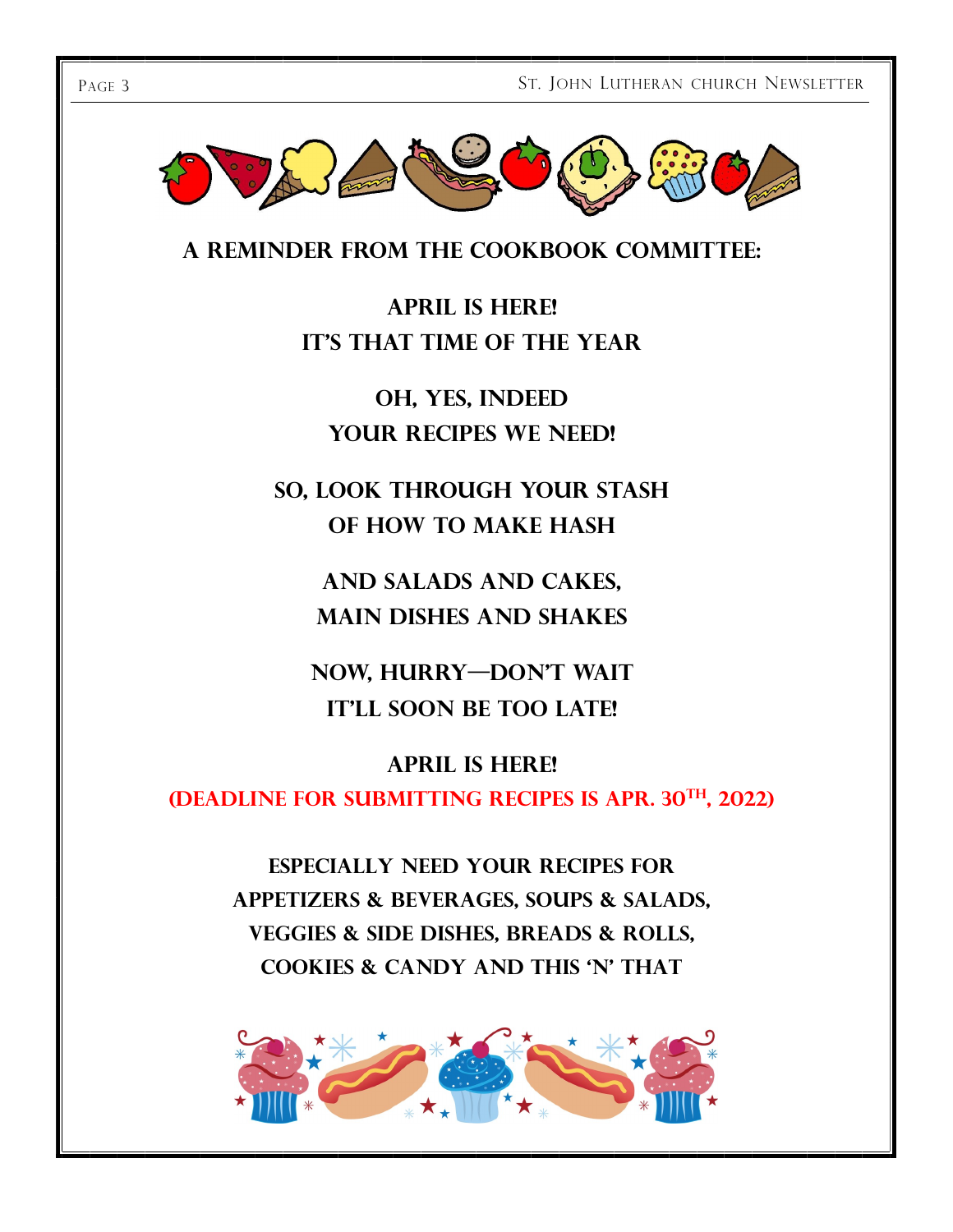PAGE 4 ST. JOHN LUTHERAN CHURCH NEWSLETTER



**PALM SUNDAY, APRIL 10 ALL MIDWEEK SUDENTS AND SUNDAY SCHOOL CHILDREN**

On Palm Sunday, the Midweek students and Sunday School children will sing at the very beginning of worship. Please plan to have your children attend worship on April 10 to be a part of that. Their singing adds so much to a service and it always goes better if there are plenty of children participating. Also, please have them present in Sunday School on **April 3**  so that we can help the little ones practice coming in with palms waving. We will practice the songs each week until then. They will sing "Hosanna, Hallelujah" and "We Have a King". Thanks! Ellen

## **LADIES AID MINUTES**

St. John Ladies Aid met on March 30, 2022. After the morning Lenten service, we held a covered dish luncheon for the congregation. After the luncheon, we held our regular monthly meeting.

Roll call was taken with 10 members and 1 guest present. The minutes of the February 2022 meeting were read and approved. The treasurer's report was given.

Dianne Kouba was installed as Vice-President of Ladies Aid.

Dianne Kouba and Janice Reetz reviewed the funeral call list.

The date of our anniversary celebration will be April 23, 2023. We will be thinking about low-key ideas for the celebration.

Bonnie Bleich will put an announcement in the bulletin asking for Easter Lilies to be put on the altar for Easter and will find out if Ladies Aid is supposed to purchase palms for Palm Sunday.

We will be making a push to get members motivated to send in recipes for the cookbook.

Thank you cards were passed around from Pastor & Shelley Toensing for receiving a gift card for Christmas, August Wendelin for his Christmas flower and from the Gerald Reetz family for serving his funeral lunch.

Marianne Tesar will be the hostess for April.

Deb Walker and Jolene Reetz celebrated birthdays in March. The birthday song was sung.

We closed the meeting with the Lord's Prayer.

Deb Walker, Secretary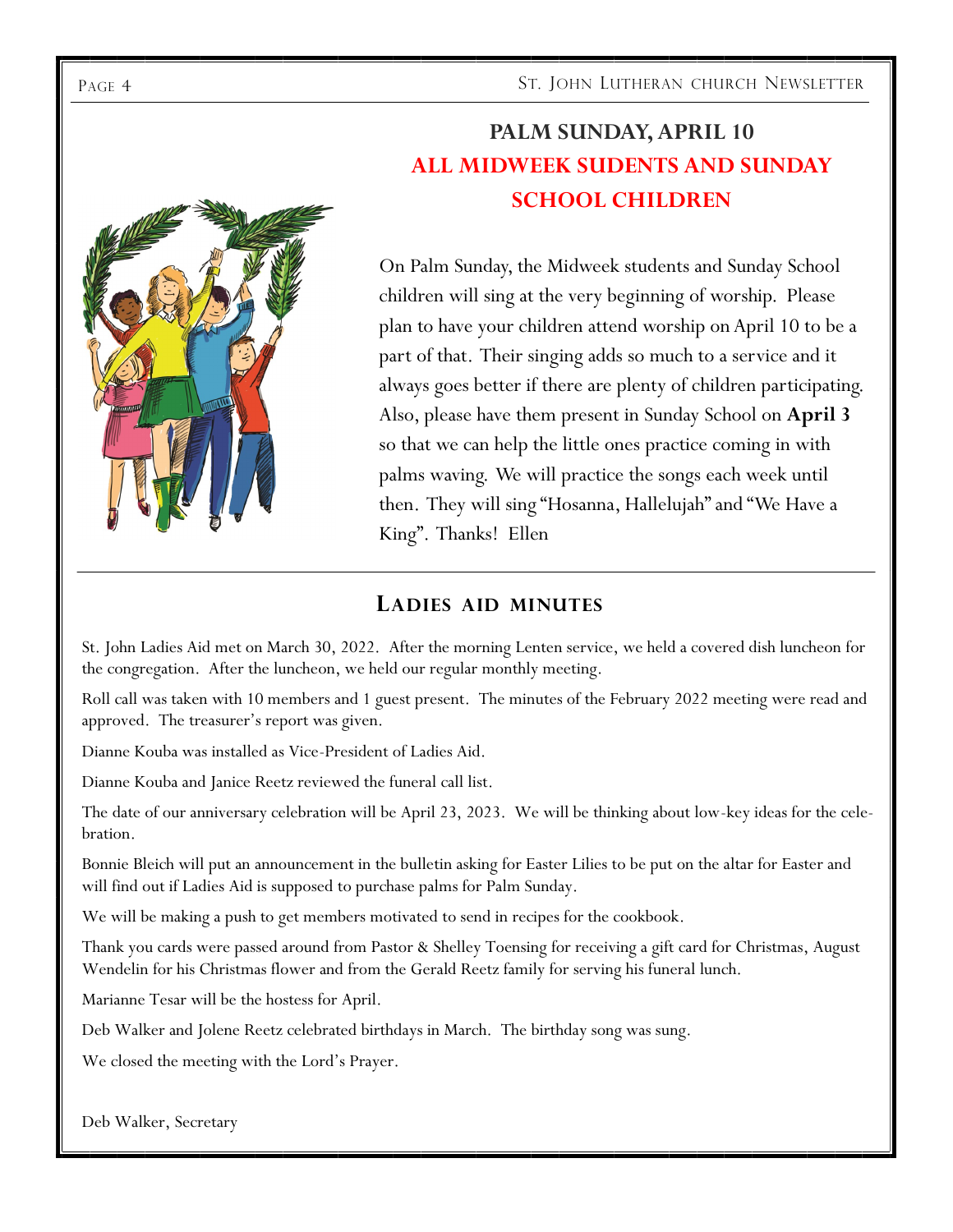#### ST. JOHN LUTHERAN CHURCH –LCMS 11400 W. Panama Road Crete, NE 68333

4 miles East & 2 miles South of Crete Office: 826-3883 secretarystjohn@hotmail.com www.stjohnkramer.org Rev. Maynard Toensing, Jr. pastortoensing@gmail.com

## **HOLY WEEK WORSHIP**

**Maundy Thursday** (April 14 at 7:00 p.m.)

**Good Friday Tenabrae** (April 15 at 7:00 p.m.)

**Easter Sunrise** (April 17 at 6:30 a.m.)

Easter Worship (April 17 at 9 a.m.

Brothers and Sisters in Christ,

# PAGE 5 ST. JOHN LUTHERAN CHURCH NEWSLETTER

#### **OPPORTUNITIES FOR FURTHER GROWTH**

| Schedule at a Glance |  |  |
|----------------------|--|--|
|----------------------|--|--|

| Worship Service (Sundays)                                      | 9:00 a.m.                  |  |
|----------------------------------------------------------------|----------------------------|--|
| Sunday School/LYF (Sundays)                                    | 10:30 a.m.                 |  |
| Bible Class (Sundays)                                          | $10:30$ a.m.               |  |
| Midweek Classes (Wednesdays)                                   | 6:30 p.m.                  |  |
| Elder's Meeting (April 4)                                      | 6:30 p.m.                  |  |
| Ladies Bible Study (April 9)                                   | $10:00$ a.m.               |  |
| Quilting Group (April 12)                                      | $9:30$ a.m. to $2:00$ p.m. |  |
| Church Council Meeting (April 18)                              | 6:30 p.m.                  |  |
| Lutheran Women in Mission (April 19)                           | $10:00$ a.m.               |  |
| Quarterly Voters' Meeting (April 24) following Worship Service |                            |  |
| Ladies Aid Meeting (April 27)                                  | 2:00 p.m.                  |  |

## **From the elder's**

Spring is upon us and we are well into the Lenten season so please plan on attending the upcoming services for Holy Week and on Easter Sunday where we will celebrate the Resurrection of our Lord and Savior Jesus Christ and his victory over death. The L.Y.F will be serving a breakfast between the 6:30 A.M Sunrise service and the 9:00 A.M service so please plan on attending to support our youth and receive a great meal. For Holy Communion, the common cup will be reintroduced for use during the services starting in April. As you might have noticed, our youth have begun to usher out on non-communion Sundays and the acolytes will begin in April on communion Sun-

days. We share this Easter season with our family and friends, and we look to our heavenly Father that so loved the world that he gave his only Son, that whoever believes in him shall not perish but have eternal life.

God Bless, The Elders